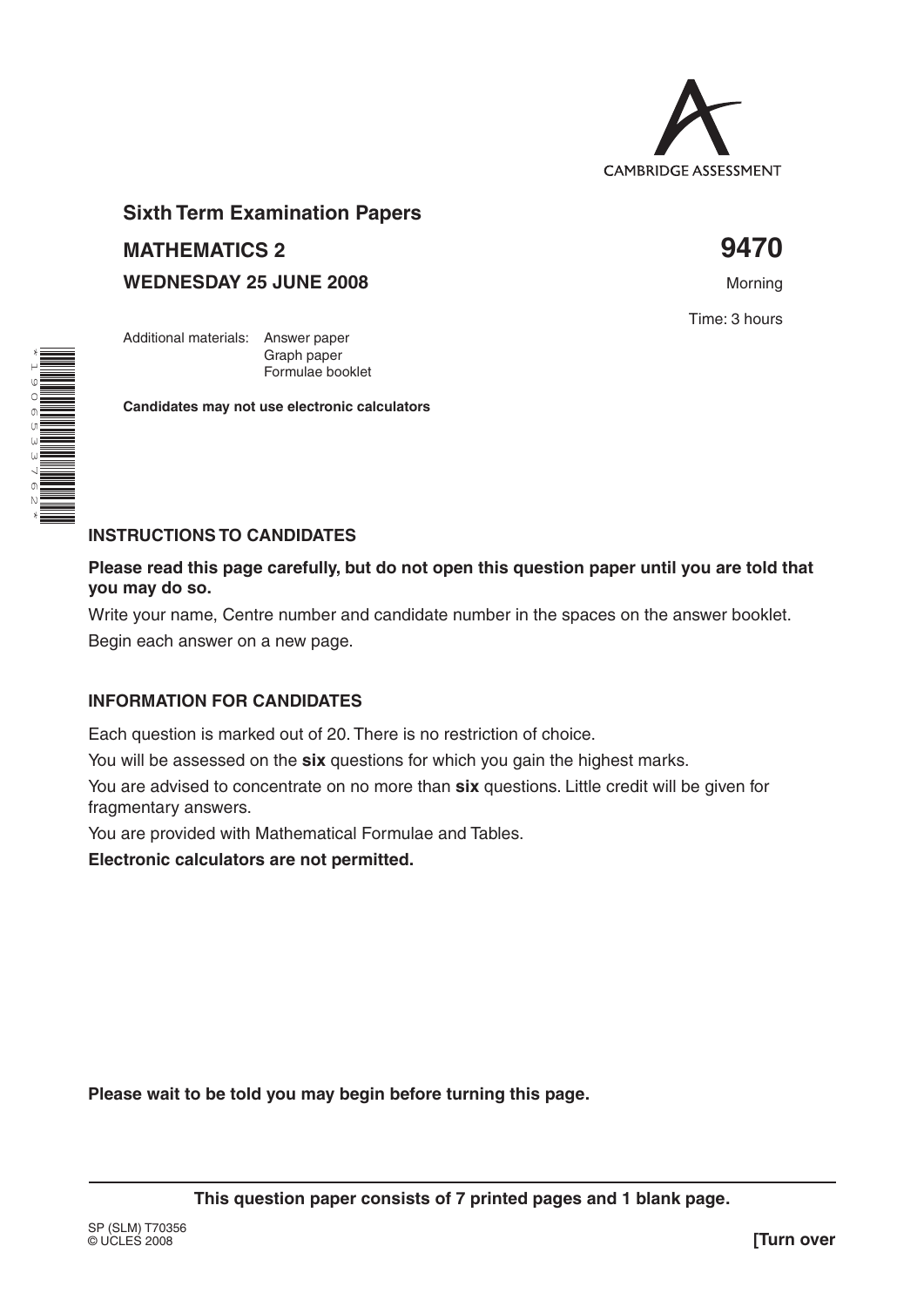# Section A: Pure Mathematics

1 A sequence of points  $(x_1, y_1), (x_2, y_2), \ldots$  in the cartesian plane is generated by first choosing  $(x_1, y_1)$  then applying the rule, for  $n = 1, 2, \ldots$ ,

$$
(x_{n+1}, y_{n+1}) = (x_n^2 - y_n^2 + a, \ 2x_ny_n + b + 2),
$$

where a and b are given real constants.

- (i) In the case  $a = 1$  and  $b = -1$ , find the values of  $(x_1, y_1)$  for which the sequence is constant.
- (ii) Given that  $(x_1, y_1) = (-1, 1)$ , find the values of a and b for which the sequence has period 2.
- 2 Let  $a_n$  be the coefficient of  $x^n$  in the series expansion, in ascending powers of x, of

$$
\frac{1+x}{(1-x)^2(1+x^2)},
$$

where  $|x| < 1$ . Show, using partial fractions, that either  $a_n = n + 1$  or  $a_n = n + 2$  according to the value of  $n$ .

Hence find a decimal approximation, to nine significant figures, for the fraction  $\frac{11\,000}{8181}$ . [You are not required to justify the accuracy of your approximation.]

3 (i) Find the coordinates of the turning points of the curve  $y = 27x^3 - 27x^2 + 4$ . Sketch the curve and deduce that  $x^2(1-x) \leq 4/27$  for all  $x \geq 0$ .

> Given that each of the numbers  $a, b$  and  $c$  lies between 0 and 1, prove by contradiction that at least one of the numbers  $bc(1 - a)$ ,  $ca(1 - b)$  and  $ab(1 - c)$  is less than or equal to 4/27.

(ii) Given that each of the numbers  $p$  and  $q$  lies between 0 and 1, prove that at least one of the numbers  $p(1 - q)$  and  $q(1 - p)$  is less than or equal to 1/4.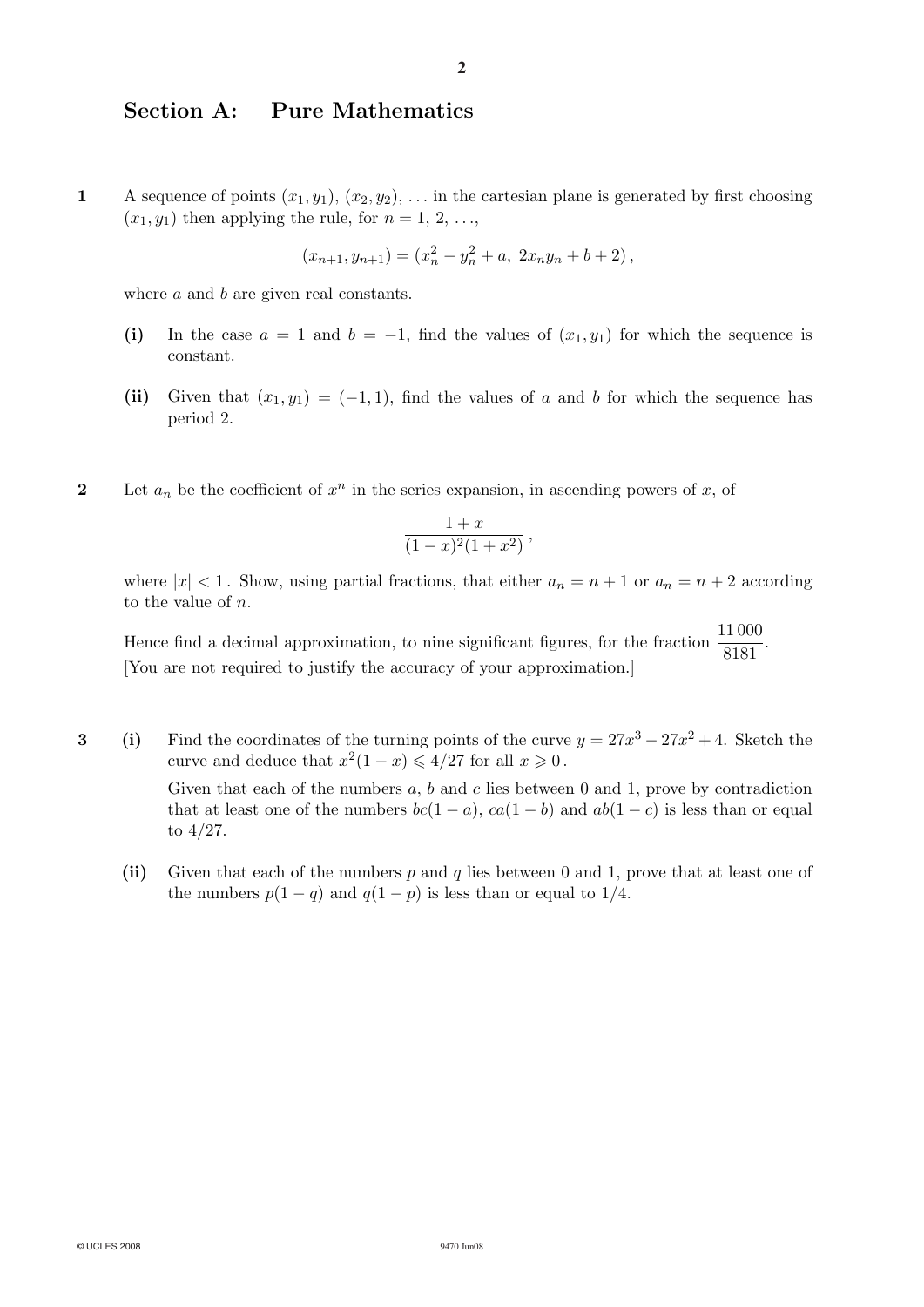4 A curve is given by

$$
x^2 + y^2 + 2axy = 1,
$$

**3**

where a is a constant satisfying  $0 < a < 1$ . Show that the gradient of the curve at the point P with coordinates  $(x, y)$  is

$$
-\frac{x+ay}{ax+y},
$$

provided  $ax + y \neq 0$ . Show that  $\theta$ , the acute angle between OP and the normal to the curve at  $P$ , satisfies

$$
\tan \theta = a|y^2 - x^2|.
$$

Show further that, if  $\frac{d\theta}{dx} = 0$  at P, then:

(i)  $a(x^2 + y^2) + 2xy = 0$ ;

(ii) 
$$
(1+a)(x^2+y^2+2xy)=1;
$$

$$
\textbf{(iii)}\ \ \tan\theta = \frac{a}{\sqrt{1-a^2}}\,.
$$

5 Evaluate the integrals

$$
\int_0^{\pi/2} \frac{\sin 2x}{1 + \sin^2 x} dx \text{ and } \int_0^{\pi/2} \frac{\sin x}{1 + \sin^2 x} dx.
$$

Show, using the binomial expansion, that  $(1 + \sqrt{2})^5 < 99$ . Show also that  $\sqrt{2} > 1.4$ . Deduce that  $2^{\sqrt{2}} > 1 + \sqrt{2}$ . Use this result to determine which of the above integrals is greater.

6 A curve has the equation  $y = f(x)$ , where

$$
f(x) = \cos\left(2x + \frac{\pi}{3}\right) + \sin\left(\frac{3x}{2} - \frac{\pi}{4}\right).
$$

- (i) Find the period of  $f(x)$ .
- (ii) Determine all values of x in the interval  $-\pi \leqslant x \leqslant \pi$  for which  $f(x) = 0$ . Find a value of  $x$  in this interval at which the curve touches the  $x$ -axis without crossing it.
- (iii) Find the value or values of x in the interval  $0 \le x \le 2\pi$  for which  $f(x) = 2$ .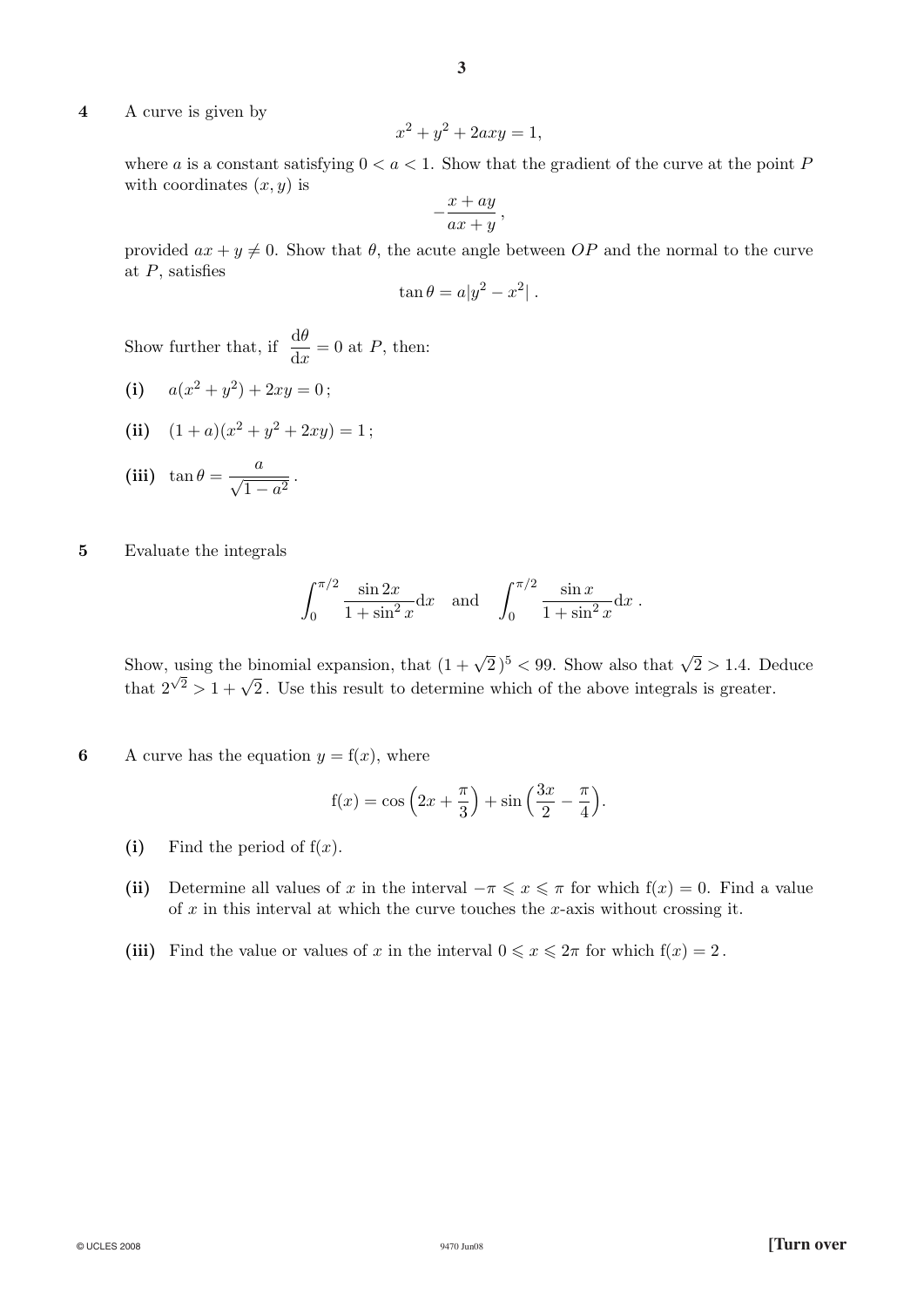**7** (i) By writing  $y = u(1 + x^2)^{\frac{1}{2}}$ , where u is a function of x, find the solution of the equation

$$
\frac{1}{y}\frac{\mathrm{d}y}{\mathrm{d}x} = xy + \frac{x}{1+x^2}
$$

for which  $y = 1$  when  $x = 0$ .

(ii) Find the solution of the equation

$$
\frac{1}{y}\frac{\mathrm{d}y}{\mathrm{d}x} = x^2y + \frac{x^2}{1+x^3}
$$

for which  $y = 1$  when  $x = 0$ .

(iii) Give, without proof, a conjecture for the solution of the equation

$$
\frac{1}{y}\frac{\mathrm{d}y}{\mathrm{d}x} = x^{n-1}y + \frac{x^{n-1}}{1+x^n}
$$

for which  $y = 1$  when  $x = 0$ , where *n* is an integer greater than 1.

8 The points A and B have position vectors **a** and **b**, respectively, relative to the origin  $O$ . The points  $A, B$  and  $O$  are not collinear. The point  $P$  lies on  $AB$  between  $A$  and  $B$  such that

$$
AP : PB = (1 - \lambda) : \lambda.
$$

Write down the position vector of P in terms of a, b and  $\lambda$ . Given that OP bisects ∠AOB, determine  $\lambda$  in terms of a and b, where  $a = |\mathbf{a}|$  and  $b = |\mathbf{b}|$ .

The point Q also lies on AB between A and B, and is such that  $AP = BQ$ . Prove that

$$
OQ^2 - OP^2 = (b-a)^2.
$$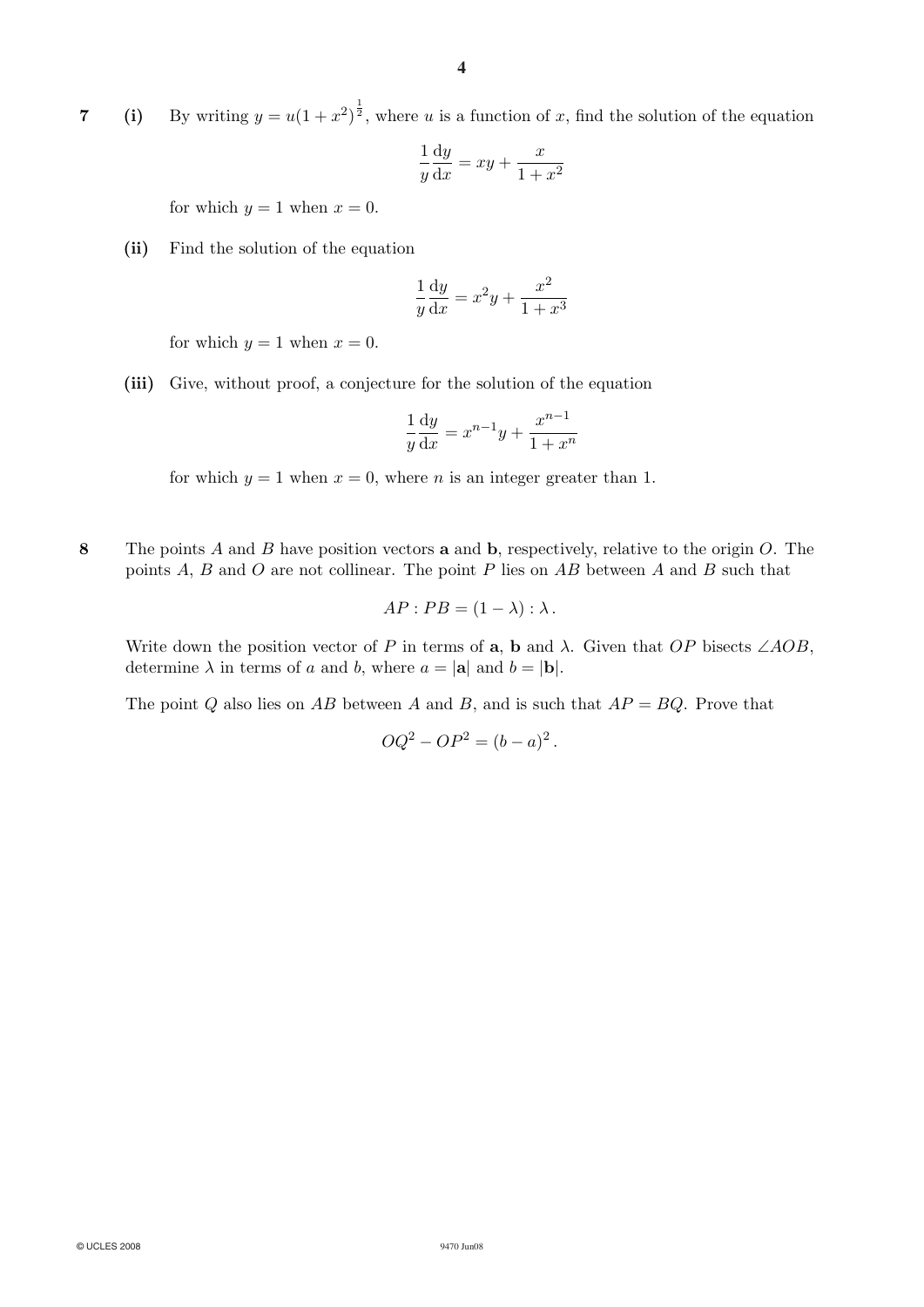#### Section B: Mechanics

9 In this question, use  $q = 10 \,\mathrm{m\,s^{-2}}$ .

In cricket, a fast bowler projects a ball at  $40 \,\mathrm{m\,s^{-1}}$  from a point h m above the ground, which is horizontal, and at an angle  $\alpha$  above the horizontal. The trajectory is such that the ball will strike the stumps at ground level a horizontal distance of 20 m from the point of projection.

(i) Determine, in terms of h, the two possible values of tan  $\alpha$ .

Explain which of these two values is the more appropriate one, and deduce that the ball hits the stumps after approximately half a second.

- (ii) State the range of values of h for which the bowler projects the ball below the horizontal.
- (iii) In the case  $h = 2.5$ , give an approximate value in degrees, correct to two significant figures, for  $\alpha$ . You need not justify the accuracy of your approximation.

[You may use the small-angle approximations  $\cos \theta \approx 1$  and  $\sin \theta \approx \theta$ .]

10 The lengths of the sides of a rectangular billiards table ABCD are given by  $AB = DC = a$ and  $AD = BC = 2b$ . There are small pockets at the midpoints M and N of the sides AD and BC, respectively. The sides of the table may be taken as smooth vertical walls.

A small ball is projected along the table from the corner A. It strikes the side  $BC$  at X, then the side DC at Y and then goes directly into the pocket at M. The angles  $BAX$ ,  $CXY$  and DYM are  $\alpha$ ,  $\beta$  and  $\gamma$  respectively. On each stage of its path, the ball moves with constant speed in a straight line, the speeds being  $u, v$  and  $w$  respectively. The coefficient of restitution between the ball and the sides is  $e$ , where  $e > 0$ .

- (i) Show that  $\tan \alpha \tan \beta = e$  and find  $\gamma$  in terms of  $\alpha$ .
- (ii) Show that  $\tan \alpha = \frac{(1+2e)b}{(1+e)a}$  and deduce that the shot is possible whatever the value of e.
- (iii) Find an expression in terms of e for the fraction of the kinetic energy of the ball that is lost during the motion.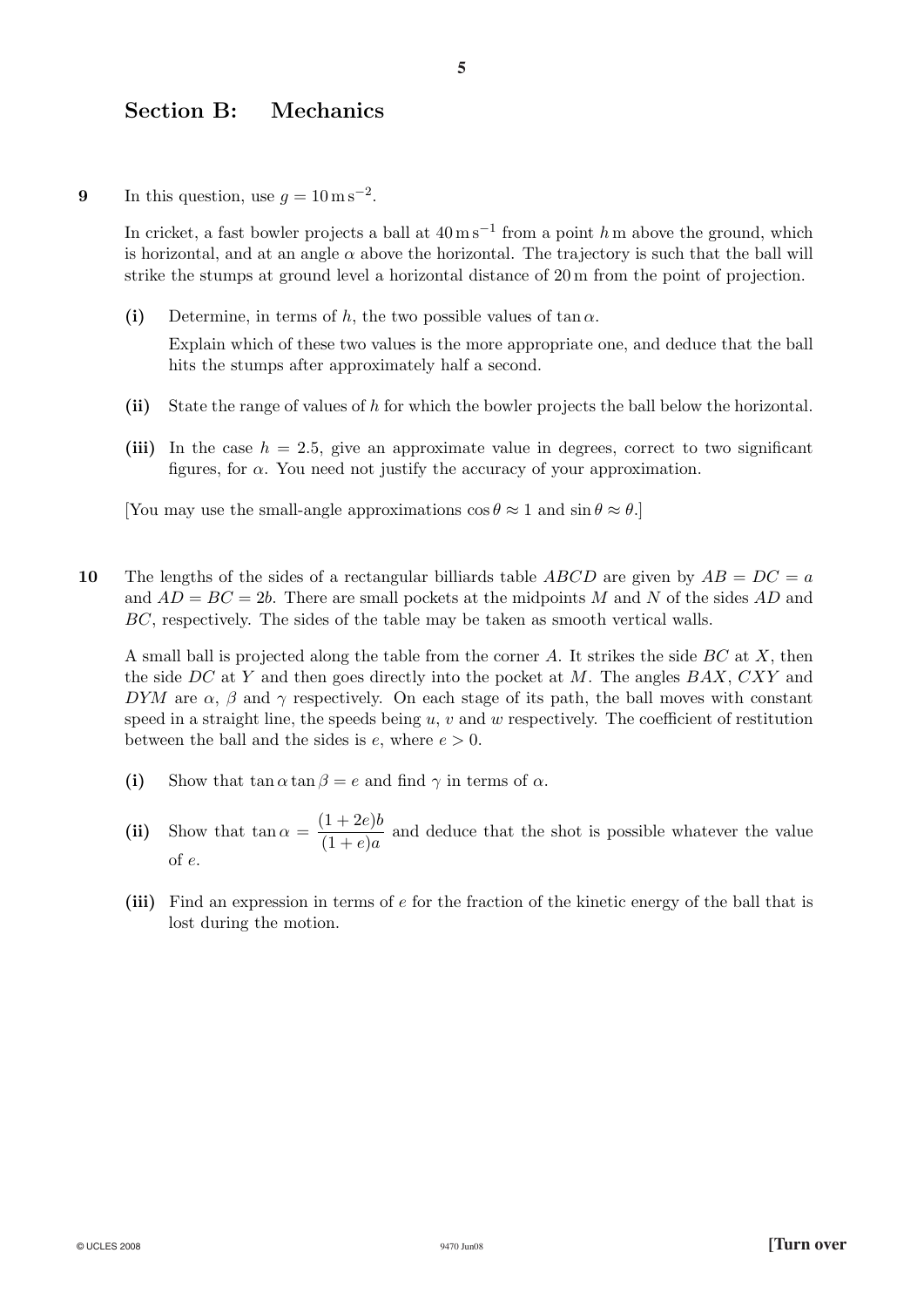- 11 A wedge of mass km has the shape (in cross-section) of a right-angled triangle. It stands on a smooth horizontal surface with one face vertical. The inclined face makes an angle  $\theta$  with the horizontal surface. A particle  $P$ , of mass  $m$ , is placed on the inclined face and released from rest. The horizontal face of the wedge is smooth, but the inclined face is rough and the coefficient of friction between  $P$  and this face is  $\mu$ .
	- (i) When  $P$  is released, it slides down the inclined plane at an acceleration  $\alpha$  relative to the wedge. Show that the acceleration of the wedge is

$$
\frac{a\cos\theta}{k+1}.
$$

To a stationary observer, P appears to descend along a straight line inclined at an angle 45◦ to the horizontal. Show that

$$
\tan \theta = \frac{k}{k+1} \, .
$$

In the case  $k = 3$ , find an expression for a in terms of g and  $\mu$ .

(ii) What happens when P is released if  $\tan \theta \le \mu$ ?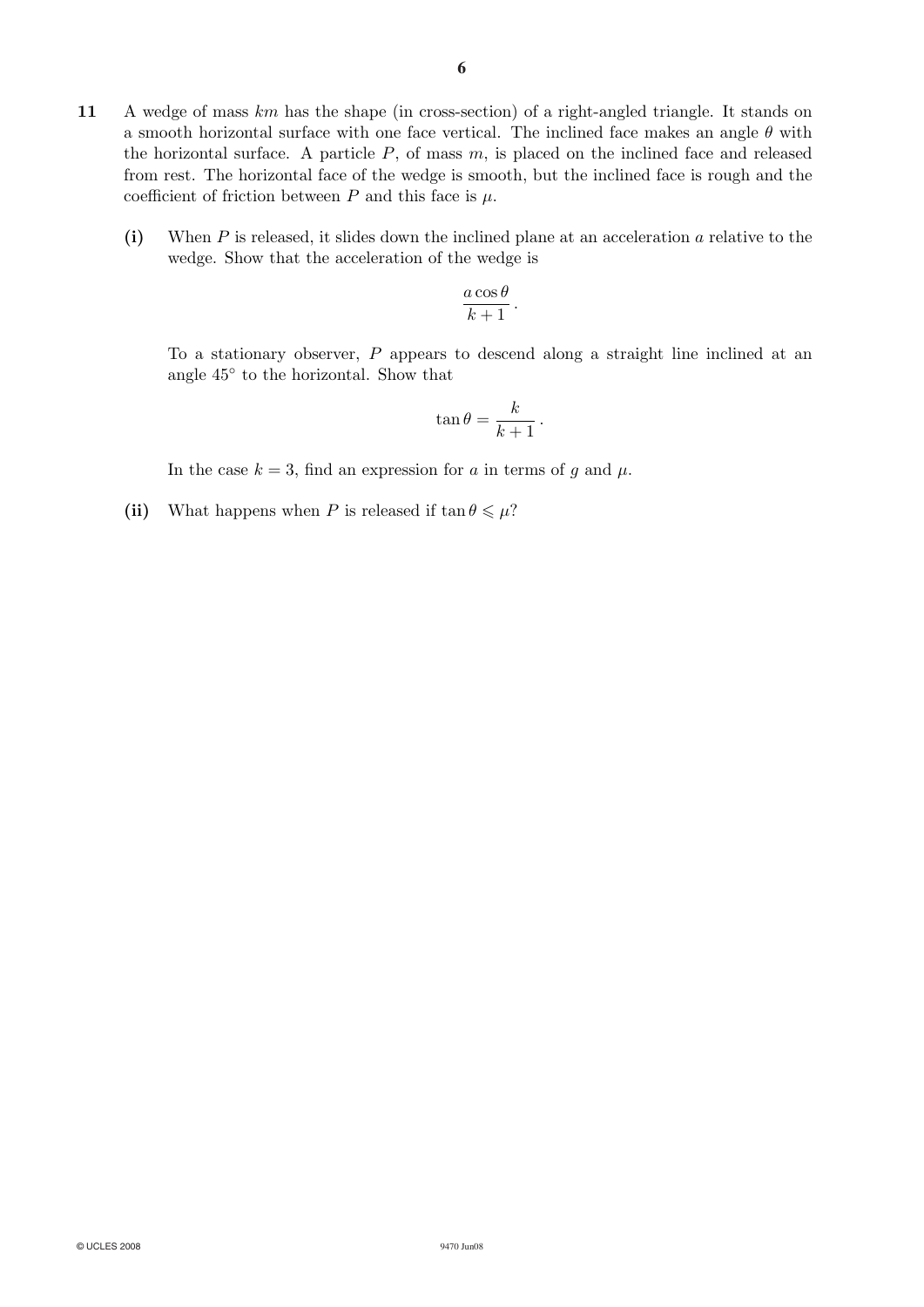# Section C: Probability and Statistics

12 In the High Court of Farnia, the outcome of each case is determined by three judges: the ass, the beaver and the centaur. Each judge decides its verdict independently. Being simple creatures, they make their decisions entirely at random. Past verdicts show that the ass gives a guilty verdict with probability p, the beaver gives a guilty verdict with probability  $p/3$  and the centaur gives a guilty verdict with probability  $p^2$ .

Let  $X$  be the number of guilty verdicts given by the three judges in a case. Given that  $E(X)=4/3$ , find the value of p.

The probability that a defendant brought to trial is guilty is  $t$ . The King pronounces that the defendant is guilty if at least two of the judges give a guilty verdict; otherwise, he pronounces the defendant not guilty. Find the value of t such that the probability that the King pronounces correctly is 1/2.

- 13 Bag P and bag Q each contain n counters, where  $n \geqslant 2$ . The counters are identical in shape and size, but coloured either black or white. First, k counters  $(0 \leq k \leq n)$  are drawn at random from bag P and placed in bag Q. Then, k counters are drawn at random from bag Q and placed in bag P.
	- (i) If initially  $n-1$  counters in bag P are white and one is black, and all n counters in bag  $Q$  are white, find the probability in terms of n and k that the black counter ends up in bag P.

Find the value or values of k for which this probability is maximised.

(ii) If initially  $n - 1$  counters in bag P are white and one is black, and  $n - 1$  counters in bag  $Q$  are white and one is black, find the probability in terms of n and  $k$  that the black counters end up in the same bag.

Find the value or values of k for which this probability is maximised.